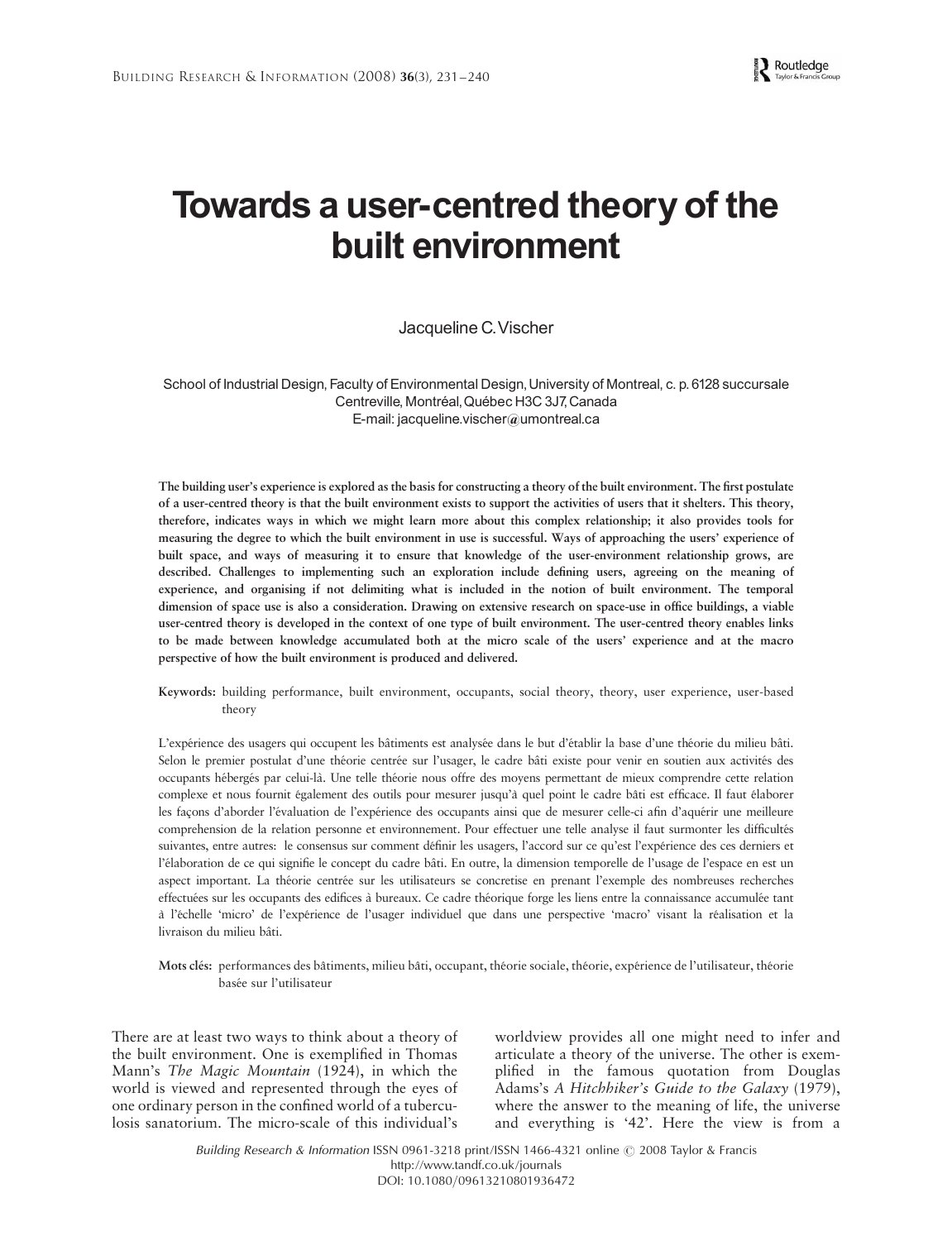#### Vischer

macro-scale perspective: the way to form the theory is to take in everything.

It is tempting to take one or another of these two possible perspectives when identifying building use and users as the focus of a theory of the built environment, although one does not exclude the other (Kuhn, 1962). In the first instance, examples of approaches to built environment research that incorporate all stages of planning, creating, producing and occupying buildings include the Building Performance Evaluation theory advanced by Preiser and Vischer (2004), as well as Davis *et al.*'s (1993) approach to measuring building serviceability, Lutzkendorf and Speer's (2005) proposal for a building information system, and the Process Protocol approach (Cooper et al., 2004), to name a few. This exhaustive and inclusive approach to a theory of the built environment has immense practical value: it is noteworthy that all these examples presume an underpinning and mostly implicit theory of the built environment in their orientation towards field measurement and practical applications.

An alternative approach is based on and lodged in the micro-perspective of the building user's experience; the reason, after all, that there is a built environment is the uses to which it is put. Current examples include evidence-based design – using data gathered from users in situ to identify solutions to specific design problems (Healthcare Design 90, 2006; Evidence-Based Design Symposium, 2006), as well as the neuro-scientific approach to architecture: how physical features in the environment affect brain processes (Eberhard, 2007); and post-occupancy evaluation (POE): the analysis of building functionality according to feedback from users (Zeisel, 2006). Some of the challenges and issues in constructing a user-centred theory of the built environment are explored in this paper.

# What is a 'user-centred theory'of the built environment?

Since the built environment became a legitimate subject of research, theories of the built environment have tended to be oriented to process – how it is created and supplied – and/or product – how it functions once it has come into existence. Typically, building users feature in such theories but are rarely central to them. This is likely attributable to the difficulties of measuring human behaviour and the limitations of conventional social science research in the practical context of planning, designing, building, managing and occupying buildings. As a result, user-centred theories have tended to be located somewhere along a continuum ranging between a deterministic definition of the environment–behaviour relationship, and one that minimizes the impact of the built environment on users (Hillier and Leaman, 1973; Lang, 1987). Figure 1 illustrates this theoretical polarity.

At one end is the extreme cause–effect perspective based on the premise that what is built, and the environments thereby created, cause users to behave in certain ways, many of which are predictable. Environmental determinism, while out of favour as a theory, tends to be favoured by members of the design professions, who see its immediate applicability to practice. A significant amount of research in environmental psychology is based on the environmental determinism paradigm, where efforts are made to identify how human behaviour is influenced by features of the spaces people occupy, whether this is at the scale of an urban neighbourhood or a door handle. Although not without value, as a user-centred theory this position is clearly simplistic, minimizing as it does all possible influences on human behaviour in a given situation that can themselves affect person–space interaction. The environmental determinism argument continues today in the ubiquitous form of user satisfaction as an outcome measure. Using the stimulus–response logic of experimental psychology, this approach posits that user satisfaction is a meaningful and measurable behavioural response to features of the physical environment. Little effort has been expended to understand exactly what users are reporting when they rate themselves satisfied (or not) with the built space they occupy, nor the influences of other, non-space factors on the 'satisfaction' that is being reported. Numerous other interesting and

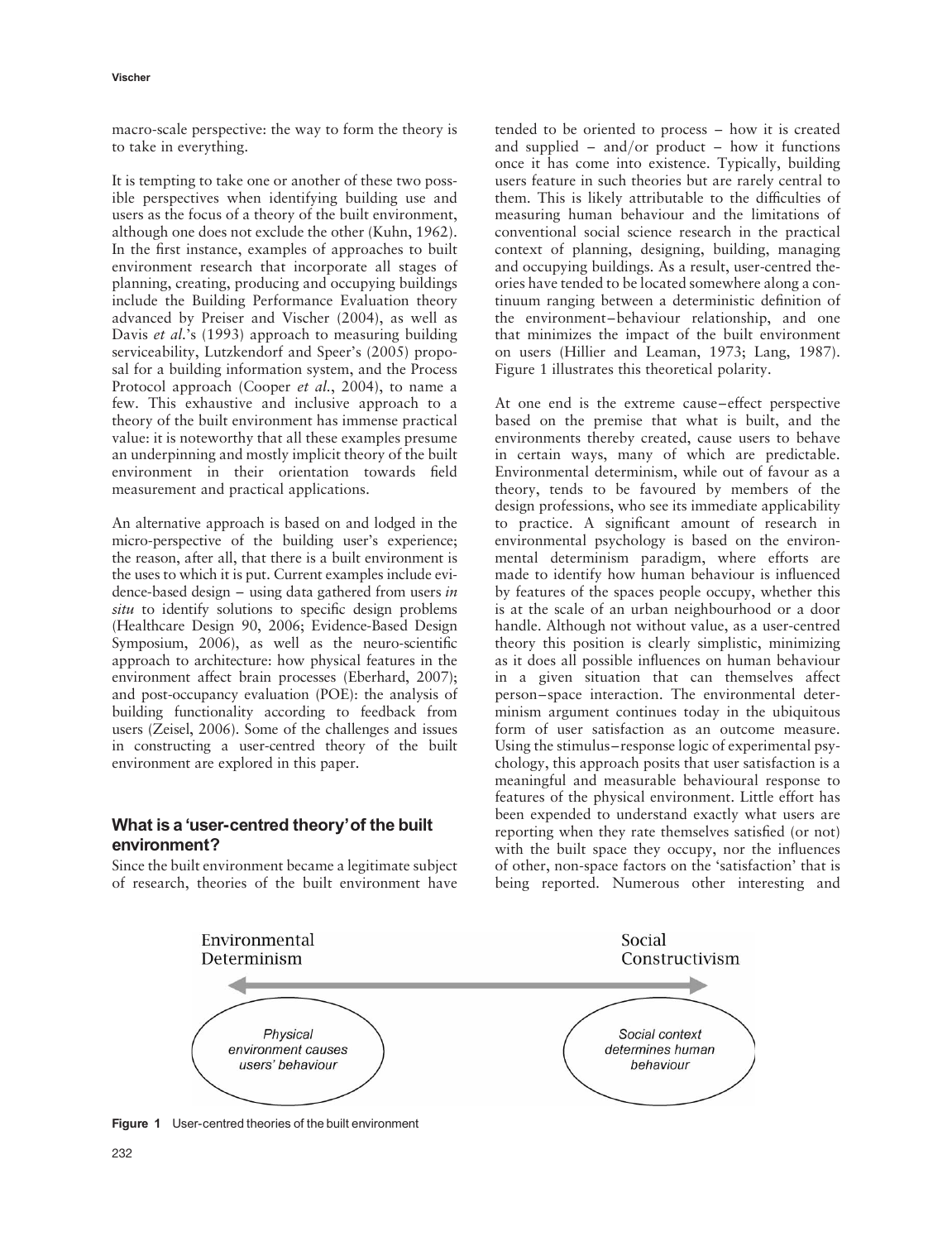useful outcome measures of how humans occupy space – for example, appropriation, sense of territory, usefulness/usability, physical well-being, social interaction, competence, and legibility, to name a few – have taken second place to the generalist, global and inexact concept of satisfaction, which continues to dominate much applied environmental psychology research (Vischer, 1985). A later section discusses the value judgement implicit in the satisfaction paradigm.

At the other end of the continuum is social constructivism, inspired by the writings of the sociologist G. H. Mead and based on the premise that the human experience and therefore reality is entirely socially constructed and exists as a function of social and biological influences (Mead, 1962). According to this thinking, behaviour results from learned social norms and patterns and is not influenced by the physical environmental context in which it occurs. If the physical environment has any role to play, it is at a symbolic level and as a mediator of the social relationships that determine behavioural outcomes (Blumer, 1969). Those who invoke the constructivist perspective tend to cite the Hawthorne studies carried out at Westinghouse in the 1930s, which seemed to indicate that being subjects of a research study had a greater influence than changing light levels on task performance in a factory. But for today's built environment researchers, this too is a simplistic perspective, ignoring as it does what is now known about the importance of the effects of the built environment on users. Concepts such as defensible space, territoriality, space syntax, neighbourhood, and personal space are part of architectural language today, and the vast accumulation of studies of use of the built environment over the past 50 or so years bear witness to the widespread belief in the importance of our relationship to built space (Hillier, 2008).

What is clear, however, is that in spite of the unrealistic positions of each of these extremes, any user-centred theory of the built environment is likely to be located somewhere along the continuum between them. Human behaviour is influenced by the built environment in which it occurs – how could it be otherwise? – but it is not determined by it; and it is clear that in a given situation, building users' behaviour is influenced not just by the space they occupy but by their feelings, intentions, attitudes and expectations as well as by the social context in which they are participating. In this paper, a theoretical framework is outlined in which the building user's experience is central. While useroriented (or user-sympathetic) theories tend to identify the user as one part or player in the built environment system, this framework argues that the user's experience of the built environment is central. It shows how the user's perspective provides insight into both process (how it is created) and product (its impact, once built) theories of the environment. Studying the users' experience offers a better understanding not only of how behaviour is influenced by the environment, but also how users' act on their environment and how such behaviour redefines the user–building relationship.

The user-centred theory outlined in this paper is built around the two key concepts of the building user's experience and the user–building relationship, and – like all good theories – it must guide research and help accumulate both practical and theoretical knowledge. A better understanding of how we are all affected by buildings, and how this process of being affected and then affecting in turn the spaces occupied, pivots on the notion of use. Ultimately, this approach may help change conventional ways of planning, constructing, thinking about and occupying buildings and space.

# Parameters of a theory centred on users' experience

The first challenge of a user-based theory of the built environment is how to define the parameters of the building user's experience. Conventional social science research specifies an analytic approach, in which hypothetical ways of linking features of the physical environment to measurable behavioural and psychological phenomena can be tested. Studies in this category may look at precise phenomena, such as the effect of variations in ventilation conditions on amount of sick leave (Milton et al., 2000), or at less easy-to-define relationships, such as patterns of friendship and sociability on an urban street (Appleyard et al., 1981), or how much satisfaction a given group of users express with environmental features with which they interact (Veitch et al., 2003). The logic of these studies is predicated on identifying an outcome measure – absenteeism, friendship, satisfaction – and measuring how it is affected by changing environmental conditions. The cause–effect logic underpinning this approach – 'If we change this, people will do that' – comes perilously close to environmental determinism. Indeed, as anyone who has been a member of an architectural jury in schools or elsewhere can attest, this reasoning is beloved of designers intent on showing how the spatial arrangements they propose cause desirable behavioural outcomes in their users.

The deterministic framework, while seductive to researchers anxious to use a conventional analytic approach, fails to take into account the reality of human experience, which rarely conforms to simple cause–effect postulates. Researchers seeking a more comprehensive and dynamic basis for their theoretical approach, find the deterministic paradigm falling short (Clements-Croome, 2006; Hillier, 2008). Theorists seeking to advance more interactive and dynamic frameworks have proposed more complex frameworks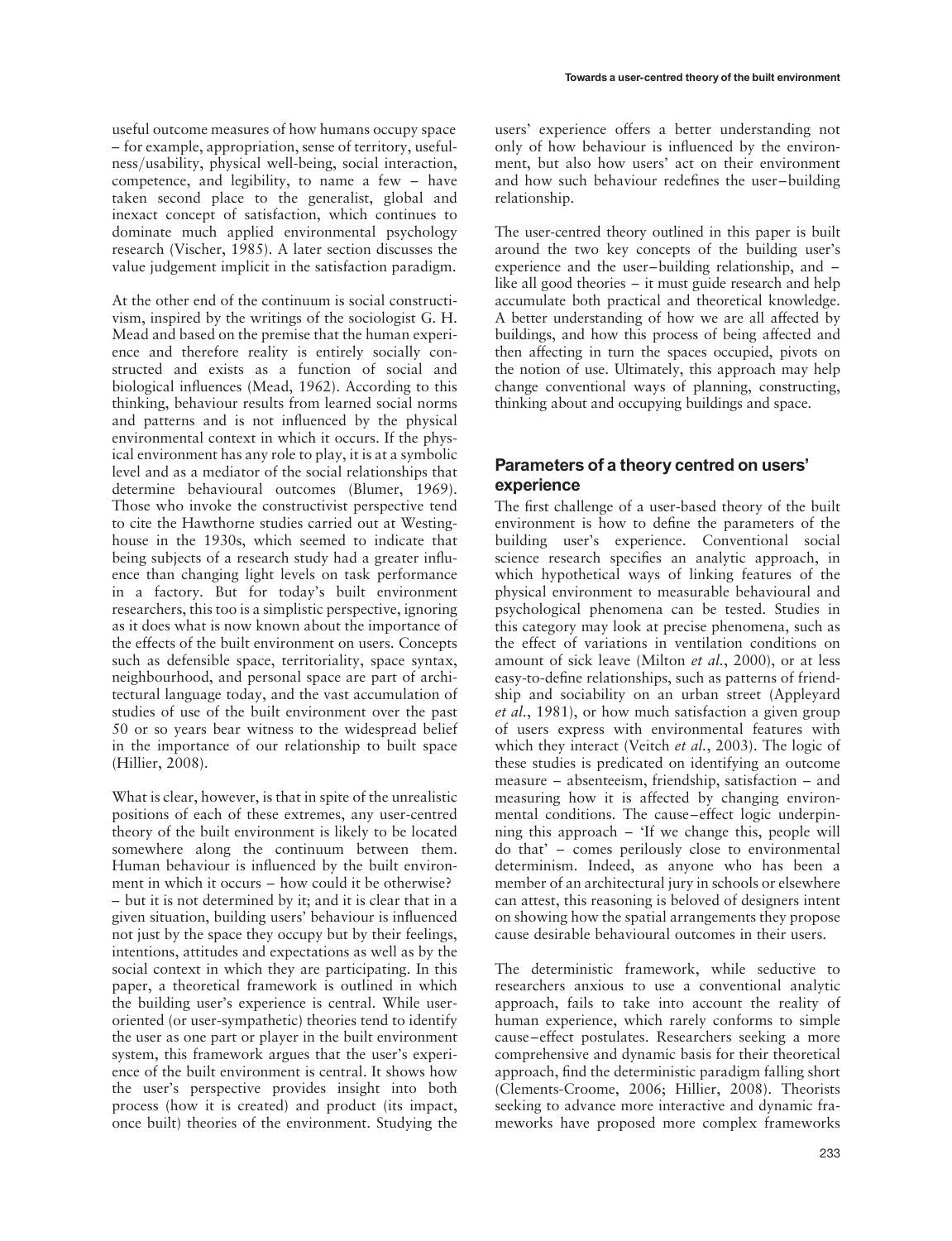that aim to incorporate the mutually interactive effects of the built environment and its occupants. One of the early theorists in Environmental Psychology articulated the concept of the 'Behaviour Setting' as a unit of study, namely the micro-event or situation in which the use made of an environmental element was by definition part of that element and could be built on, such that a complex environment such as a school was formed of an accumulation of 'settings' where the place where the behaviour occurred is itself defined in part by that behaviour (Barker, 1968). This is closely connected to a gestalt framework, used to frame studies of how people move through space, for example, and how they simultaneously experience from within and observe from without the spaces they occupy (Perin, 1972; Thiel, 1997).

Others, intent on avoiding determinism and favouring a more interactive theory, have taken a systems approach to the building in use (Marans and Spreckelmeyer, 1981; Vischer, 1985), where the physical features of place and the actions of the user are interactive and mutually independent, but can be observed and described as separate and interdependent. Moving even further away from cause–effect relationships, the phenomenology of 'place' aims to dispense with any notion of duality and instead defines space or place in terms of the users experience only. Finding its roots in the Life Space theory of Lewin and the phenomenological approach developed by Moles, phenomenologists have focused on the quality of the users' experience in relation to place in both the built and natural environment, and its relationship to memories, emotions, and other psychological phenomena (Lewin, 1951; Moles and Rohmer, 1990; Altman and Low, 1992).

In spite of surface differences, what all these theoretical approaches have in common is the centrality of the user as operator, active agent and consumer of the built environment, and of the user's experience as the measure of its effects and effectiveness. Their emphasis on the user and the user's experience indicates that user-centred thinking is already well-established in studies of the built environment. However, no single overarching theoretical framework yet exists to create a coherent user-centred theory.

## Defining elements of the user-centred theory

The first postulate of a theory centred on users' experience is that the built environment exists to support the activities of users that it shelters. The way to analyse, understand and evaluate ways in which it does this is to explore systematically and in detail the user's experience. This is a complex task. First of all, there needs to be agreement on who are the users. They may be carrying out activities inside the built environment, and they might also be users of spaces created outside the enclosing architectural elements (gardens, streets, stairs, hospital rooms, office buildings, etc.). There is likely more than one homogenous user group in a given situation, and their interests may clash. For example, users of prisons include offenders – who would prefer more freedom of movement – and guards – who prefer that movement of the prison population be restricted – as well as visitors and administrative staff whose activities may not be considered at all.

There are also moral issues associated with defining users. Are gangs that use darkened urban alleys to attack and rob pedestrians legitimate users of built space? An ethical perspective must be applied to a user-centred definition of the built environment: some users have no merit because the use to which they put built space is immoral. Furthermore, one might have to determine whether or not some users should have more priority than others in ranking the relative importance of their activities. For example, are patients or staff more meritorious users in hospitals? Are children or old people more meritorious users of urban parks? Although contextual information will help make such decisions in practice, invoking ethical principles provides generic guidance within the usercentred theoretical framework.

Over the life of a building or built space, users may change. In North America, planned suburbs built in the post-war years for families with young children are now 'used' by a mix of young and old families, households without children, and older people who have a greater need for health services than for schools (Vischer, 1987). In fact, time is a factor in defining the built environment for all users. In office buildings, companies seek out the most flexible office layout to accommodate the ever-present moves and changes characteristic of modern business. Does one then need to anchor down one point in time to 'measure' the user's experience, and determine the degree to which user activities are supported or accommodated by the built environment? And if we agree to do so, then is the 'truth' of the user–built space relationship being falsified by finding an answer that only fits one point in time, thus fixing both user and environment and thereby rendering them artificial? These questions will be returned to below.

Second, if the users' experience is the route to learning about the built environment, one needs to agree on what is meant by experience. Many building use studies focus on sensory experiences, using methods borrowed from studies of perception and cognitive psychology. How do users perceive different features and conditions of the built environment, and how do they process the information received and make sense of it using memory and learning? Conventional perception studies tend to focus on one sensory mechanism at a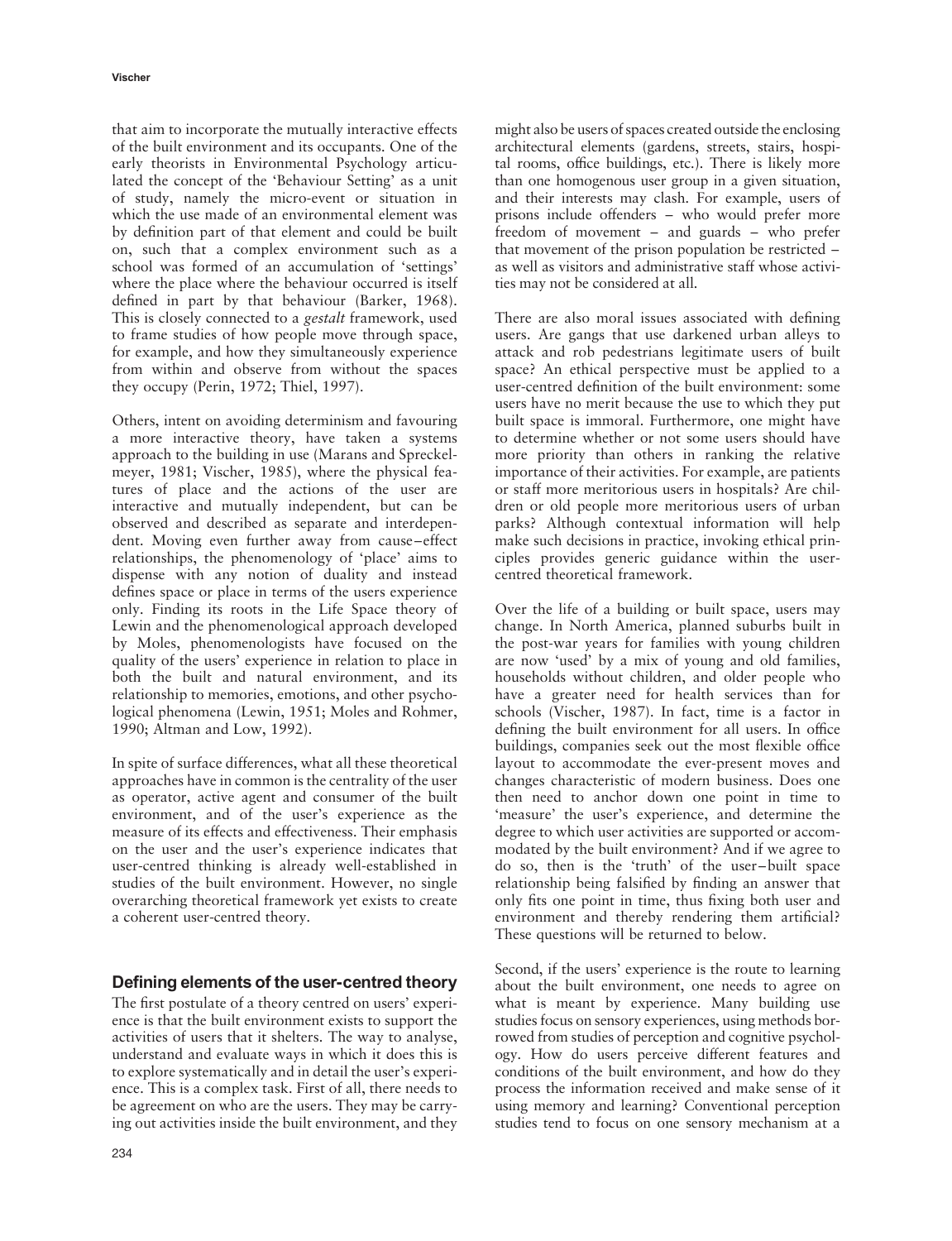time; thus visual perception, auditory perception and sometimes olfactory and even kinaesthetic experience are studied. In doing so we fail to learn about the whole experience, to understand how users experience their environment when they are seeing, hearing, smelling and touching all at once. Efforts to do so are readily condemned as 'subjective' by conventional social science; but as qualitative methods become more sophisticated this may be the best route to understanding the gestalt of the user's environmental experience.

Third, one needs to decide how to define usefully the built environment. The phenomenological perspective places the user at the centre of a series of concentric rings starting with the immediate 'personal space' of the individual and enlarging out like layers of an onion to indicate semi-private or shared space, social space, public space, geographical space and universal space. Another way to identify the built environment creates an ontological debate about man and nature. While man and nature are typically defined in contradistinction to one another, it is also understood that man is part of nature. Thus, the underlying ambiguity of any theory based on man versus nature arguments. Similarly, the user is by definition part of the built environment, and only separated artificially as a function of a need to apply a logic to questions about what it is and how it comes into being. But even if the user is experiencing the built environment as something separate from him, thus allowing one to study his experience, he is part of the built environment occupied by other users, and vice versa.

The user-centred approach must therefore address the complexity of the fact that the user–environment relation is dynamic and interactive. It is reciprocal: that is to say that part of the user's environmental experience includes the consequences of any user behaviour that may occur. The user is not a passive receptacle experiencing the built environment statically, as input. The user moves her chair, closes the drapes, paints the walls, puts up signs, talks, and in fact can be seen as continually acting on her environment. Thus, the user's experience of the environment is itself transformed by the activities she is performing in that environment, is in fact a continuing process of transformation.

# An example: studies of environments for work

The next step is to connect a user-centred theory of the built environment to the macro perspective referred to at the beginning of this paper, in which each stage of the production, delivery, occupancy and disposition of the built environment is incorporated into a single inclusive theoretical framework. It is necessary to anchor and operationalize each of the parameters discussed above – namely, who the users are, what is meant by experience, and how to define the built environment. Doing this creates effective links not only to the micro view focusing on the user's experience, but also to the macro view of the economic, societal and technological forces that affect how the built environment is created (Koskela et al., 2002).

One way to do this is to focus on one type of built environment, thereby anchoring down who the users are, how time is defined, and what is meant by the users' experience. However, an issue that arises in reviewing research on users in environmental categories such as housing, offices, libraries, parks and the like is the evaluative connotation of results. Studies that measure outcomes such as user satisfaction ipso facto pronounce on building quality: users feel positive about good-quality built space, whereas if they are 'dissatisfied' the place under study is not performing or has somehow failed. An effective user-centred theory needs to be clear about what is being measured when users are asked about their experience of the built environment. Measuring the occupants' experience provides information both about product – how spaces affect behaviour in different situations, the effects of building systems on comfort – and about psychological processes – how people feel about and respond to the spaces they occupy, as well as about process. The implicit evaluation of built space – of quality – that is inherent in users' judgements links the user-centred approach to the process, that is, the macro approach that encompasses the supply side. Feedback from users can and sometimes does inform the design, construction, management and disposition of buildings.

The environmental category proposed in this paper to help focus on one type of built environment is workspace. User studies of work environments show how a user-centred theory can be applied to the knowledge that has resulted from research, as well as indicate how current and future studies might be guided by a theory centred on users' experience. Moreover, feedback from users of office buildings can be applied to supply side decisions to ensure that the user's experience is represented in the process of building delivery.

To refer to the previous discussion, how are the users, the built environment and the users' experience to be defined in the context of workspace? Users can be relatively simply defined as the people who come into the building on a daily basis and carry out more or less the same types of activities while they are there. They do not all do the same work, but their activities resemble and relate to each other. They are organized hierarchically in most organizations, with some having managerial responsibilities all the way up to the executives who run the organization. Others perform skilled technical and administrative work; and a small number are in unskilled positions performing mailroom and janitorial duties. Some organizations that interact with the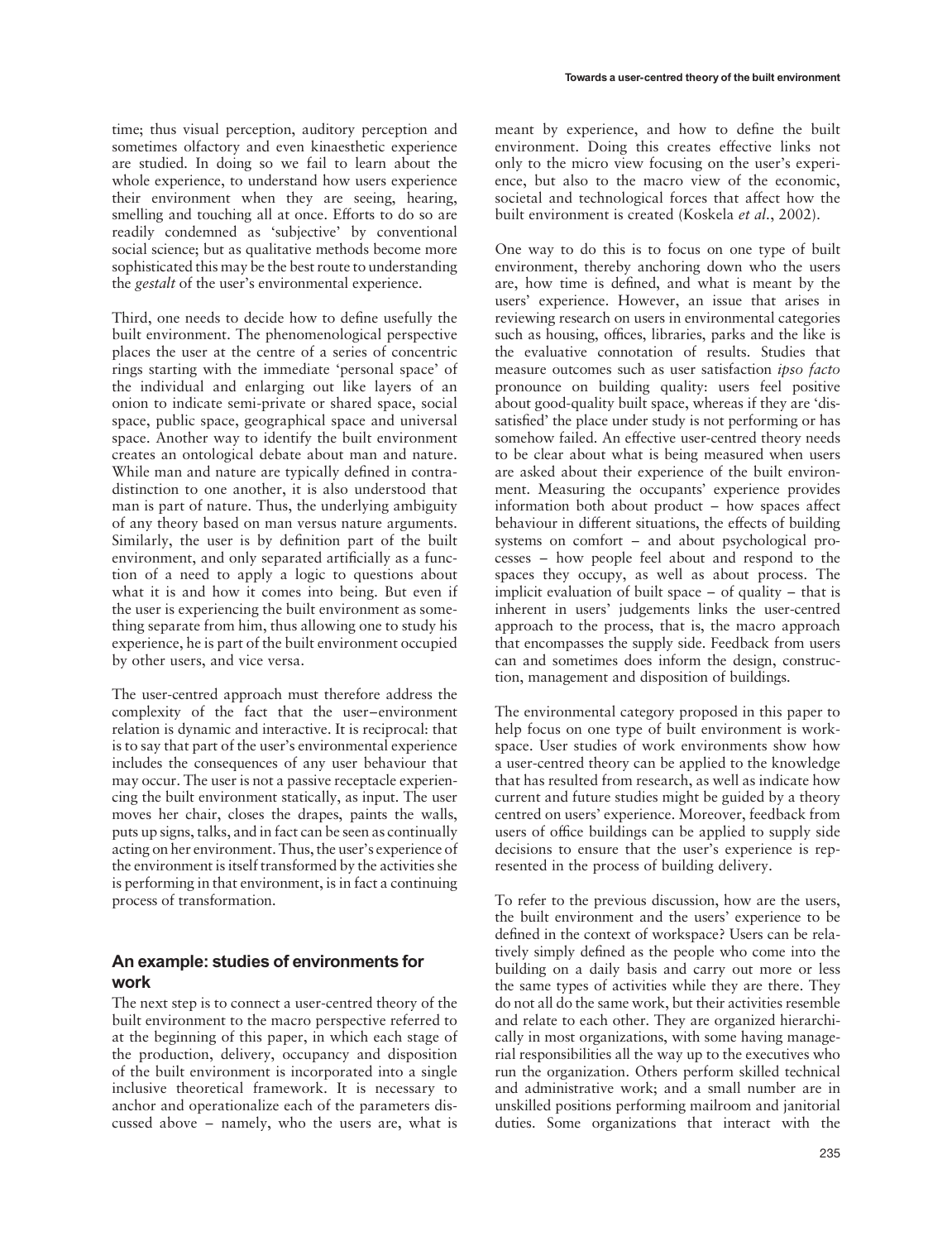#### Vischer

public include visitors as building users. Other users might be the office cleaners and maintenance staff. Similarly, the built environment in which people work is to some degree standardized in the form of offices. Modern offices resemble each other in most areas of the planet, and the same kinds of activities take place in them, whatever their various shapes and forms. The users' experience in studies to date tends to focus on the interior environment and the conditions that affect user comfort. Because user satisfaction has little validity as an outcome measure for user-centred research – whether they like their offices or not is but one small and not necessarily useful datum in the context of the complexity of the user–building relationship – it is proposed instead that the built environment mediates between the workers and the tasks and activities they are there to perform. How it does this is as legitimate an object of study as how well it does it: the degree to which workers and other users are supported in their tasks indicates the effectiveness of the built environment they occupy. The notion of support incorporates not just receiving support from, but also being able to act on the environment to achieve a desired, supportive result. The inverse is also true: where workers' have to struggle to perform their tasks because the built environment is problematic, the built environment has failed. And this may be attributable to any number of possible causes in the long and complex chain of events that led to this organization being in this building at this particular time.

How is then one to determine how built space affects users' activities, as well as the degree to which users' activities are supported or not? Especially in light of the complex nature of the user–environment relationship which, as shown, transforms over time and as a function of mutually interactive effects. One response to this question is to go directly to users and question them on their own view and definition of their own experience, making use of subjective user experience and using an objective approach to doing so. The structure and form of the way users are approached and the data they are required to yield needs to be precise and standardized. The results yielded by this approach provide a rich and diverse basis for understanding the user experience (Vischer, 1996, 2005; Leaman and Bordass, 2001; Whyte and Gann, 2003; Zagreus et al., 2004).

Although it has been argued that office building occupants can be considered a relatively homogenous user group, research on the user experience yields an important distinction in the way user feedback is applied to the question of environmental support. The unit of activity in an office building can be the individual or the work group (team). User–environment interaction is not the same for these two units. If the purpose of environmental support is better task performance, individual tasks depend on a different set of environmental characteristics than group or team tasks. Thus, simply in this

#### Assessing the user experience

The next component of the theory is addressed through how the data on the user experience are assessed. Data yielded by assessment tools, whether in the context of post-occupancy evaluation, design and environmental quality indicators, or building-in-use assessment, can be analysed both for what they state about the users' experience as well as what they say about building performance (Craik and Zube, 1976; Gann et al., 2003; Vischer, 1989). According to the theory, if users indicate that environmental features or conditions support people and what they are doing, the built environment is effective and functional: 'functionally comfortable'. However, users do not assess their functional comfort on the basis of simple physical comfort. They bring feelings, memories, expectations, and preferences into their assessment, and this increases the complexity of the outcomes being measured. Some of these psychological processes are personal and individual, but many are shared and indeed are a function of the values and habits of the culture in which we live as a society. Thus, as well as physical comfort and functional comfort, psychological comfort is included in the rating of how well the built environment performs. These three levels of environmental support form an analytic framework that can usefully be applied to the three units of user: individual, group and organization, as suggested in Figure 2.

In situations where workers do not feel supported, and indeed have to make an extra effort to 'deal' with



Figure 2 Analytic framework for assessing the user's experience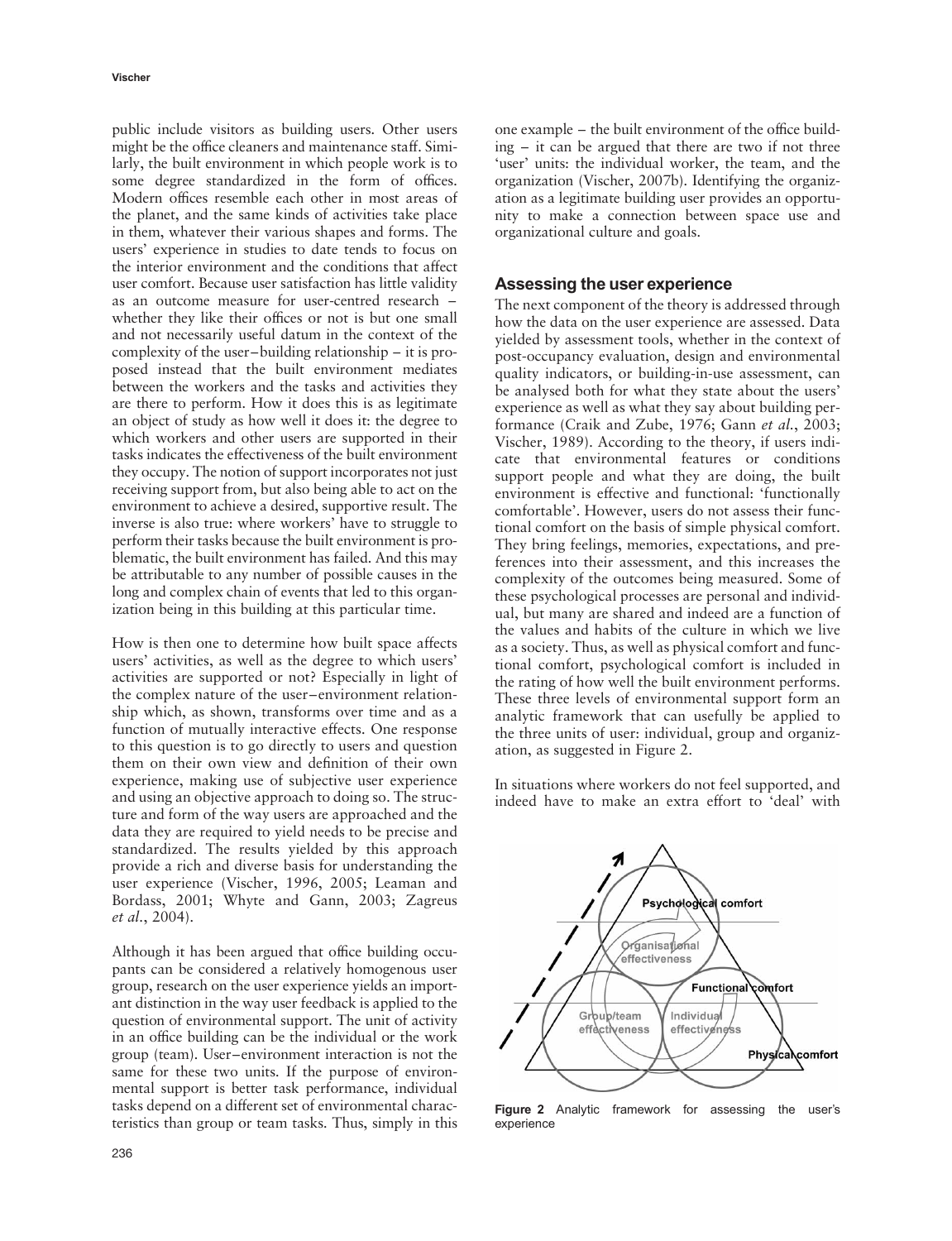environmental barriers or problems in order to get their work done, the lack of support may be considered stressful. Work environments can be physically, functionally or psychologically stressful; the definition of stress in this model is the degree to which users have to compensate and expend their own energy performing their activities in adverse environmental conditions (Vischer, 2007a). Any and all built environments can be placed somewhere on the continuum ranging from completely functionally comfortable to completely dysfunctional and stressful, using feedback from users at a given point in time.

To summarize: the building user is at the centre of this approach to a theory of the built environment. Users are defined according to their use of the built environment, and thus the users' experience becomes a measure of its effectiveness – one might say, quality. User units in an office building are the individual worker, the team or workgroup, and the organization. Each interacts with the built environment at a different level and thus the measure of environmental effectiveness varies for each unit. However, unlike some more complex built environments, such as prisons and hospitals, these user units are not necessarily in conflict nor do priorities have to be set on their relative importance. Indeed there is considerable overlap in the 'built environment' each one occupies.

The heuristic value of the user-centred theory is evident in the ways in which its applications in research suggest and generate other kinds of built environment research. Analysis of feedback from buildings users determines the degree to which the built space they are using supports their activities (functional comfort) and the degree to which they have to overcome environmental barriers (environmental stress) to perform their tasks. Once this assessment is made, the causes and determining events that have created the situation under study can be traced, yielding different kinds of data. Thus, for example, users who are uncomfortable with their indoor air quality may lead to studying the operation of the air handling systems. If these are, say, sized incorrectly, then finding out why may lead to procurement issues and supply chain research. More detailed feedback from users – such as whether they are concerned about odours, or warm or stuffy air – can orient research into measuring levels of contaminants in indoor air. If such analyses are systematically pursued, results will have value for researchers in construction and in environmental quality, as well as for engineers and project managers.

In another example, users may express discomfort about their office furniture that can be traced not to problems with configuration or layouts but to their psychological discomfort at being moved out of offices and into cubicles. Understanding this process is valuable to managers and corporate decision-makers, who may

draw on the experience to prepare workers better for future moves. And in a third example, feedback from users on privacy, a complex and ambiguous term, leads to drill-down studies with a more psychological orientation. Such research elucidates how workers define and use privacy in the built environment, how environmental conditions affect perception of privacy, and a greater understanding of likely meanings of this culturally loaded concept.

Over time the accumulation of feedback from building users provides useful insights into not only the relationship between office buildings and work performance, but also more generally into the ways individuals, groups and organizations use the built environment. One indication of a useful theory is its generalization. Can knowledge generated about how people use the built environment for work be useful in other contexts, either in relation to other building types – housing, health care, schools – or in relation to other theories of the built environment, such as Building Performance Evaluation, lean construction, or supply chain management?

A user-centred theory of the built environment that is focused on the user's experience incorporates the interactive effects of both how occupants are affected and how they act on and respond to the environment. As all buildings have users who are influenced by the spaces they occupy and who also act on them, the theory is widely generalizable. Moreover, the principle of a supportive user–building relationship should be – and is  $\overline{-}$  applicable across a wide range of buildings and environments. As more becomes known about the conditions and dynamics of a mutually supportive user–building relationship, so this knowledge will in turn affect theories of the built environment that are not user centred. The weak link for many theories of the built environment is the failure to identify and account for the human use factor. As knowledge of the reciprocity between user and built space increases, this can be incorporated into financial, construction, ecological and technology-focused theories.

Using carefully monitored and controlled feedback from built environment users is an approach that can work in all buildings, even those in which users cannot understand and respond to questioning. In environments where users are not articulate, such as spaces occupied by very small children, animals, and people who are too ill or handicapped to provide data, their feedback has to be collected in other ways, such as observing users' activities on site and questioning key informants identified as valid spokespersons for the users themselves (such as parents, caregivers et cetera). This type of feedback is as valid and sometimes more so than feedback elicited by direct questioning. However, one may wonder whether all types and styles of feedback from users are equally valuable in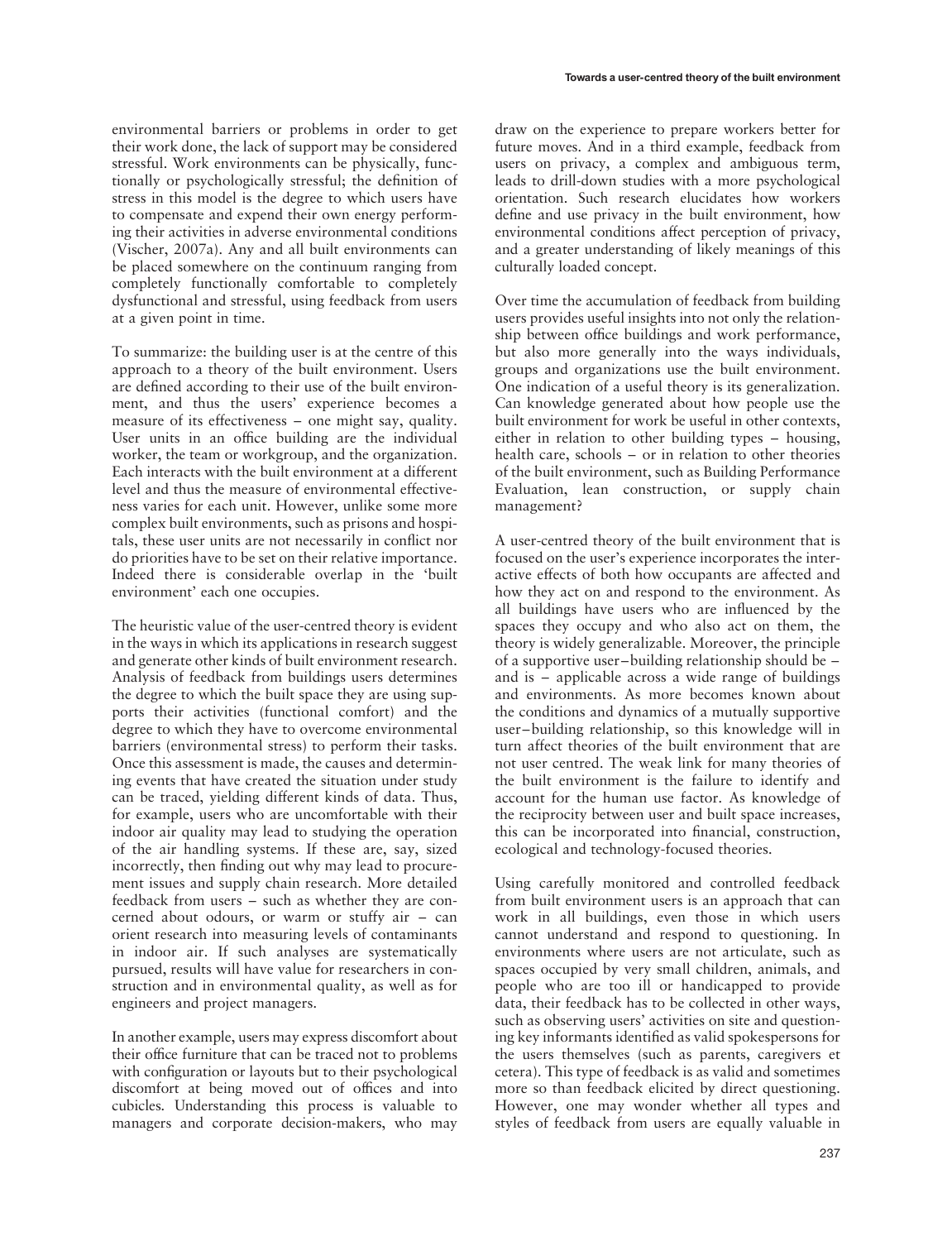Vischer

terms of assessing environmental support. It has been argued elsewhere that no type or style of feedback from users should be dismissed. However, the more carefully designed the tools for gathering and analysing reliable user feedback, the more valid the data collected and the more useful the results of the analysis.

## Applying the user-centred approach

The user-centred theory of the built environment uses support to human activities as a measure of built environment effectiveness – or quality – and thereby assumes that inadequate support to users constitutes a negative situation. On the other hand, it is clear that a wide range of influences affect how users feel about and use space, including their memories, expectations, emotions and beliefs. All user units – individual, group and organization – are susceptible to non-environmental influences that affect the building–user relationship. Moreover, a space that supports one user group may work less well for another for reasons unrelated to features of the environment in question, because of the changing features of the users. For example, a different company may move into an office building that suited the previous tenants, and find it non-supportive. Or one user group may have different tools and resources from another; or individual users may be trained to perform different tasks, or have different characteristics such as age, gender and language. It is less reasonable in such circumstances to judge the built environment as failing than to assess the situation – that is, user experience in built space – as being at the negative or stress-inducing end of the quality or comfort continuum. In practical terms, this may provide a basis for intervening to change the situation for the better. As researchers, studying these situations adds to our stock of knowledge about the environment–behaviour relationship.

In this context, the knotty question of temporal change and its effects on the user–building relationship comes to mind. A generally held belief, not necessarily supported by empirical evidence, is that an effective or 'good' example of the built environment adapts to changing uses over time. This suggests that 'quality' is an attribute that ought to transcend changing times and uses. However, by using the example of office buildings as a way of pinning down unknowns such as how to define users, what is meant by experience, and how the built environment is defined, we are in effect disagreeing with this viewpoint. The usercentred theory asserts that time has a direct effect on how well built space supports users, that the relationship between users and buildings changes over time, and that each situation must be studied and assessed on its own merits. According to this point of view, changes in occupancy and occupants over time generate ongoing renewal of the built environment experience that is being studied.

A key element in this viewpoint is discovering the constants of the user–building relationship. Expanding knowledge of how people generically use and relate to built space is a valid goal of this field of study. Such knowledge can be understood in and applied to any and all built environment contexts, but more work is needed for this to happen. If the conventional social science research paradigm is applied, one must learn to measure more than user satisfaction as the outcome variable and indicator of environmental effectiveness. There is more to learn about how exactly the physical environment supports the activities and behaviours it has been designed for, and more to learn about the stress caused in the human mind and body when the physical environment is not appropriate and not amenable to change. Applying an interactive systems framework to research yields more knowledge about how cognitive and perceptual processes affect the user– building relationship, for example, following up on the influence of the self schema as one determinant of how users feel about space (Fischer et al., 2004). One area rich in theory but poor in empirical support is understanding the reciprocal effects on user units of acting on their environment and changing it, such that their experience of it is then itself changed.

And finally, is it appropriate to assess the quality of the built environment based solely on what users tell us? For example, some of the world's examples of great architecture are appreciated by all sorts of people who have no experience as users and are unlikely to have any: the Taj Mahal, for instance, or Angkor Wat, or, more recently, the Sydney Opera House. These are examples of buildings beloved for reasons that have nothing to do with their original uses and users, although one could argue that today these examples of the built environment are effective because they are icons for specific places and they accommodate tourism-related activities.

The premise that the quality of the built environment can be assessed in terms of the support provided to users' tasks and activities is applicable to most building types, provided that tasks and activities are broadly defined. It cannot be refuted that efforts in all societies and all eras to create a built environment have resulted from the felt need to accommodate specific human activities, from the caves and shelters of early man, to the churches, temples and cathedrals built for worship, to the composition of communities and land use planning; and in each of these built environments user activities being accommodated vary according to the unit of measure: individuals, groups and organizations. It seems unlikely that environments can be found that have been built not to accommodate human activities and for a purpose not related to human use.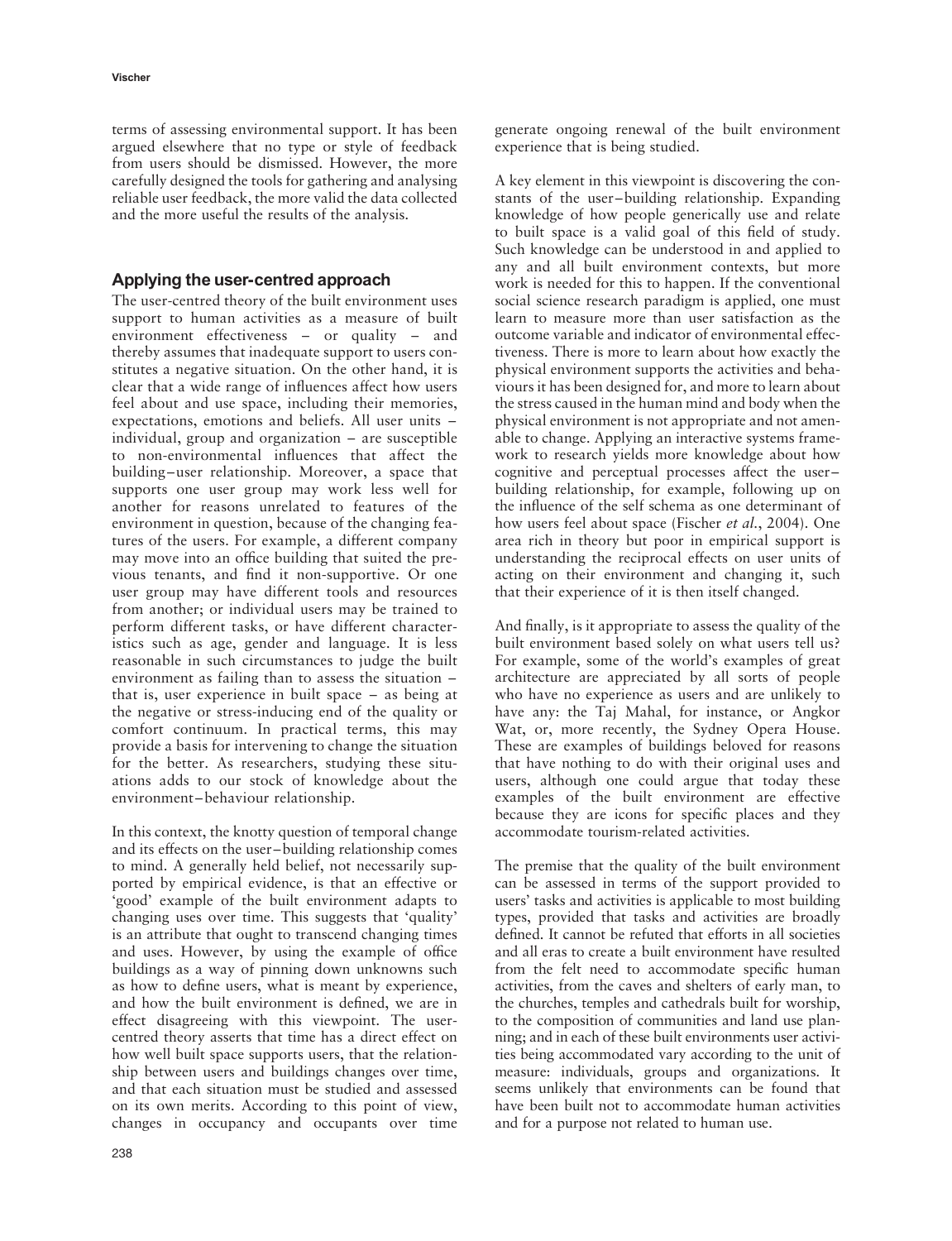It is difficult then to comprehend the reasons why contemporary systems of delivering the built environment appear to have lost touch with the user experience. A recent critique of the construction industry found it was characterized similarly in a number of different countries for its aversion to change, adherence to outdated procedures and technology, emphasis on cost rather than quality, and lack of a service ethic (Barrett, 2007a and 2007b). Decisions about what, where and when to build in most modern societies are guided by conventional business drivers, which include market conditions, financial profit, construction processes and technology, and competitive advantage. In some instances, they are also driven by aesthetic (architectural) considerations, building codes and standards specifications (for example, hospitals), and, increasingly, by ecological environmental concerns; on rare occasions, they are driven by users' needs. User considerations are rare and unfamiliar in conventional building procurement processes, perhaps because they appear complex and elusive in comparison to the relatively simple and technology-oriented tools of the builder's trade. As a result, society often makes do with a built environment, the users' experience of which represents a continual compromise between what is needed to perform activities well and what is occupied, faute de mieux.

Developing the user-centred theory so that it can be applied to a wider range of building types and projects will increase environmental support for people's activities, and applying knowledge of the user experience and building feedback from users into the supply chain will eventually change the way the industry operates. Access to a transparent system for assessing built environments through the users' experience will generate information that should ultimately affect buildings' economic value. It is important, then to continue to develop and refine a user-centred theory of the built environment designed around the users' experience and the inherent reciprocity of the user–building relationship. As this theoretical framework evolves, so applications to the practical world of producing buildings will become more apparent. In addition, the costs, both human and financial, of trying to function well in environments designed for other purposes – or that are simply dysfunctional – will also become noticeably important, instead of being buried, as they are now, in stories of business failure, societal breakdown, and human error. Ultimately, we all share the same ideal: a positive and supportive built environment which enhances human activities and helps people fulfil their aspirations.

#### **References**

Adams, D. (1979) The Hitchhiker's Guide to the Galaxy, Del Rey 1997 edn, New York, NY.

- Altman, I. and Low, S.E. (eds) (1992) Place Attachment, Plenum, New York, NY.
- Appleyard, D., Gerson., M. and Lintell, M. (1981) Liveable Streets, University of California Press, Berkeley, CA.
- Barker, R.G. (1968) Ecological Psychology: Concepts and Methods for Studying the Environment of Human Behavior, Stanford University Press, Stanford, CA.
- Barrett, P. (2007a) Revaluing Construction, Blackwell Science, Oxford.
- Barrett, P. (2007b) Revaluing construction: a holistic model. Building Research and Information, 35(3), 268–286.
- Blumer, H. (1969) Symbolic Interactionism: Perspective and Method, University of California Press, Berkeley, CA.
- Clements-Croome, D. (ed.) (2006) Creating the Productive Workplace, 2nd edn, Taylor & Francis, Oxford.
- Cooper, R., Aouad, G., Lee, A., Wu, S., Fleming, A. and Kaglioglou, M. (2004) Process Management in Design and Construction, Blackwell Science, Oxford.
- Craik, K. and Zube, E. (1976) Perceiving Environmental Quality: Research and Applications, Plenum, New York, NY.
- Davis, G., Thatcher, C. and Blair, L. (1993) Serviceability Tools, vols 1–5, International Center for Facilities, Ottawa, Ont.
- Eberhard, J. (2007) Architecture and the Brain: A New Knowledge Base from Neuroscience. Greenway Communications, Östberg, Atlanta, GA.
- 'Evidence-Based Design Symposium', held at CABE, London, UK, 23 November 2006.
- Fischer, G.N., Tarquinio, C. and Vischer, J.C. (2004) Self-schema and the perception of space at work. Journal of Environmental Psychology, 24(1), 131–140.
- Gann, D., Salter, A.S. and Whyte, J. (2003) Design Quality Indicator as a tool for thinking. Building Research & Information, 31(5), 318–333.
- 'Healthcare Design 90' Conference, organized by The Center for Health Design, Chicago, IL, USA, 4–7 November 2006.
- Hillier, B. (2008) Space and spatiality: what the built environment needs from social theory. Building Research and Information 36(3), 216–230.
- Hillier, B. and Leaman, S.A. (1973) The man–environment paradigm and its paradoxes. Architectural Design, August, 507–511.
- Koskela, L., Howell, G., Ballard, G. and Tommelein, I. (2002) The foundations of Lean Construction, in R. Best and G. De Valence (eds): Design and Construction: Building in Value, Butterworth-Heinemann, Oxford.
- Kuhn, T. (1962) The Structure of Scientific Revolutions, University of Chicago Press, Chicago, IL.
- Lang, J. (1987) Creating Architectural Theory: The Role of the Behavioural Sciences in Environmental Design, Van Nostrand Reinhold, New York, NY.
- Leaman, A. and Bordass, W. (2001) Assessing building performance in use: the Probe occupant surveys and their implications. Building Research  $\sigma$  Information, 29(2),  $129 - 143$
- Lewin, K. (1951) Field Theory in Social Science: Selected Theoretical Papers, ed. D. Cartwright, Harper, New York, NY.
- Lutzkendorf, T. and Speer, T. (2005) Alleviating asymmetric information in property markets: building performance and product quality as signals for consumers. Building Research & Information, 33(2), 182–195.
- Mann, T. (1924) The Magic Mountain, Vintage 1996 edn, New York, NY.
- Marans, R. and Spreckelmeyer, K. (1981) Evaluating Built Environments: A Behavioral Approach, Survey Research Center, Institute for Social Research, and Architectural Research Laboratory, College of Architecture and Urban Planning, University of Michigan, Ann Arbor, MI.
- Mead, G.H. (1962) Mind, Self and Society: From the Standpoint of a Social Behaviourist, University of Chicago Press, Chicago, IL.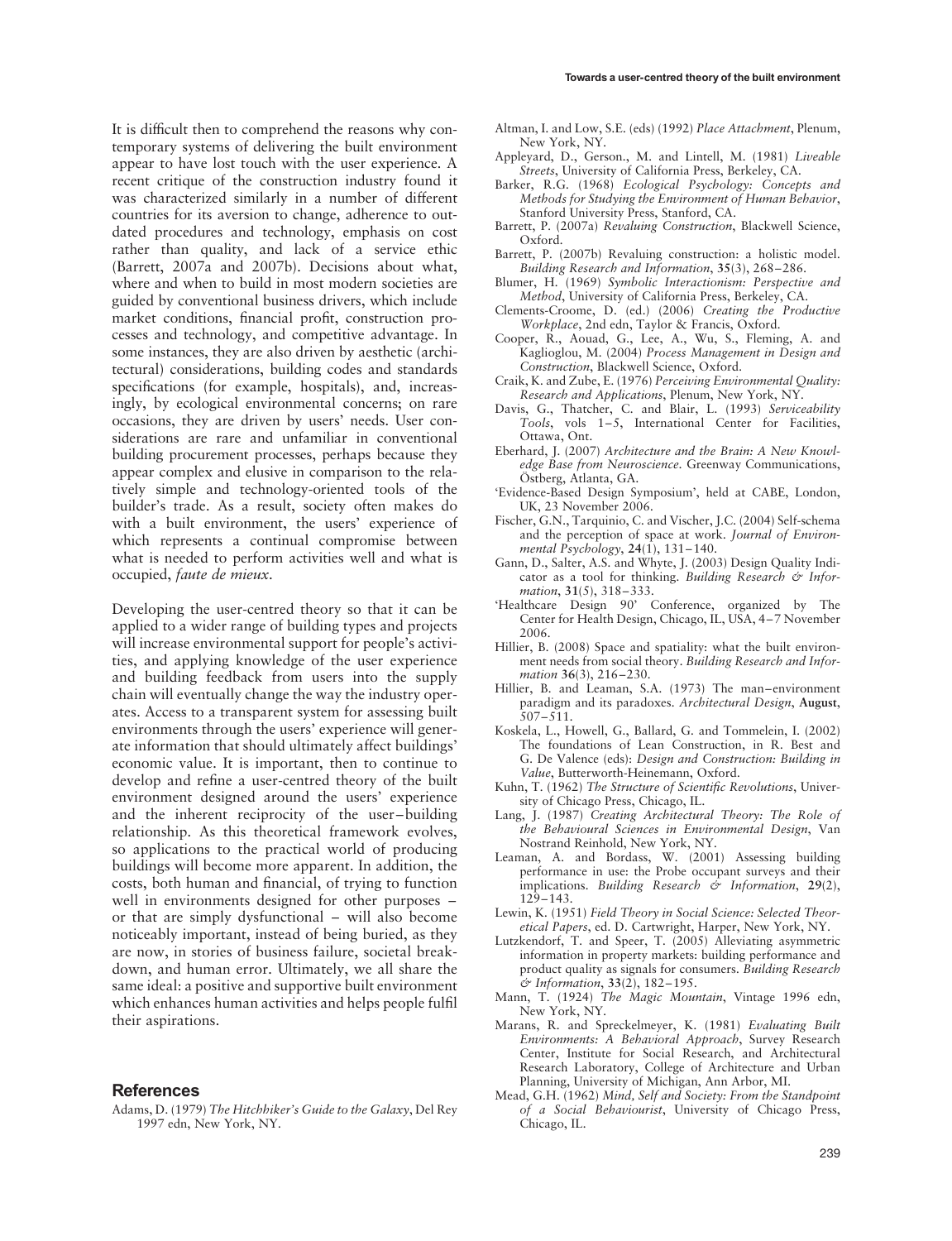- Milton, D., Glencross, P. and Walters, M. (2000) Risk of sick leave associated with outdoor air supply rate, humidification and occupant complaints.  $Indoor Air$ ,  $10(3)$ , 287–298.
- Moles, A. and Rohmer, E. (1990) Les sciences de l'imprécis, Seuil, Paris.
- Perin, C. (1972) With Man in Mind: An Interdisciplinary Prospectus for Environmental Design, MIT Press, Cambridge, MA.
- Preiser, W.F.E. and Vischer, J.C. (eds) (2004) Assessing Building Performance, Butterworth-Heinemann, Oxford.
- Thiel, P. (1997) People, Paths and Purposes. University of Washington Press, Seattle, WA.
- Veitch, J., Charles, K., Newsham, G., Marquardt, C. and Geerts, J. (2003) Environmental Satisfaction in Open Plan Environments: 5. Workstation and Physical Condition Effects. Technical Report No. IRC RR 154, 20 October. National Research Council of Canada, Ottawa, Ont.
- Vischer, J.C. (1985) The adaptation and control model of user needs: a new direction for housing research. Journal of Environmental Psychology, 5(3), 287–298.
- Vischer, J.C. (1987) The changing city suburb: an analysis of environmental fit. Plan Canada, July, , 37–44.
- Vischer, J.C. (1989) Environmental Quality in Offices, Van Nostrand Reinhold, New York, NY.
- Vischer, J.C. (1996) Workspace Strategies: Environment as a Tool for Work, Chapman & Hall, New York, NY.
- Vischer, J.C. (2005) Space Meets Status: Designing Workplace Performance, Taylor & Francis/Routledge, Oxford.
- Vischer, J.C. (2007a) The effects of the physical environment on job performance: towards a model of workspace stress. Stress and Health, 23(3), 175–184.
- Vischer, J.C. (2007b) The concept of workplace performance and its value to managers. California Management Journal, 49 (2) Winter, 123–135.
- Whyte, J. and Gann, D. (2003) Design Quality Indicators: work in progress. Building Research & Information, 31(5), 387–398.
- Zagreus, L., Huizenga, C. and Arens, E. (2004) A web-based POE tool for measuring indoor environmental quality, in Proceedings: Closing the Loop – Post-Occupancy Evaluation, The Next Steps, Windsor, UK, April–May 2004.
- Zeisel, J. (2006) Inquiry by Design: Environment/Behavior/ Neuroscience in Architecture, Interiors, Landscape and Planning, 2nd edn, W. W. Norton, New York, NY.